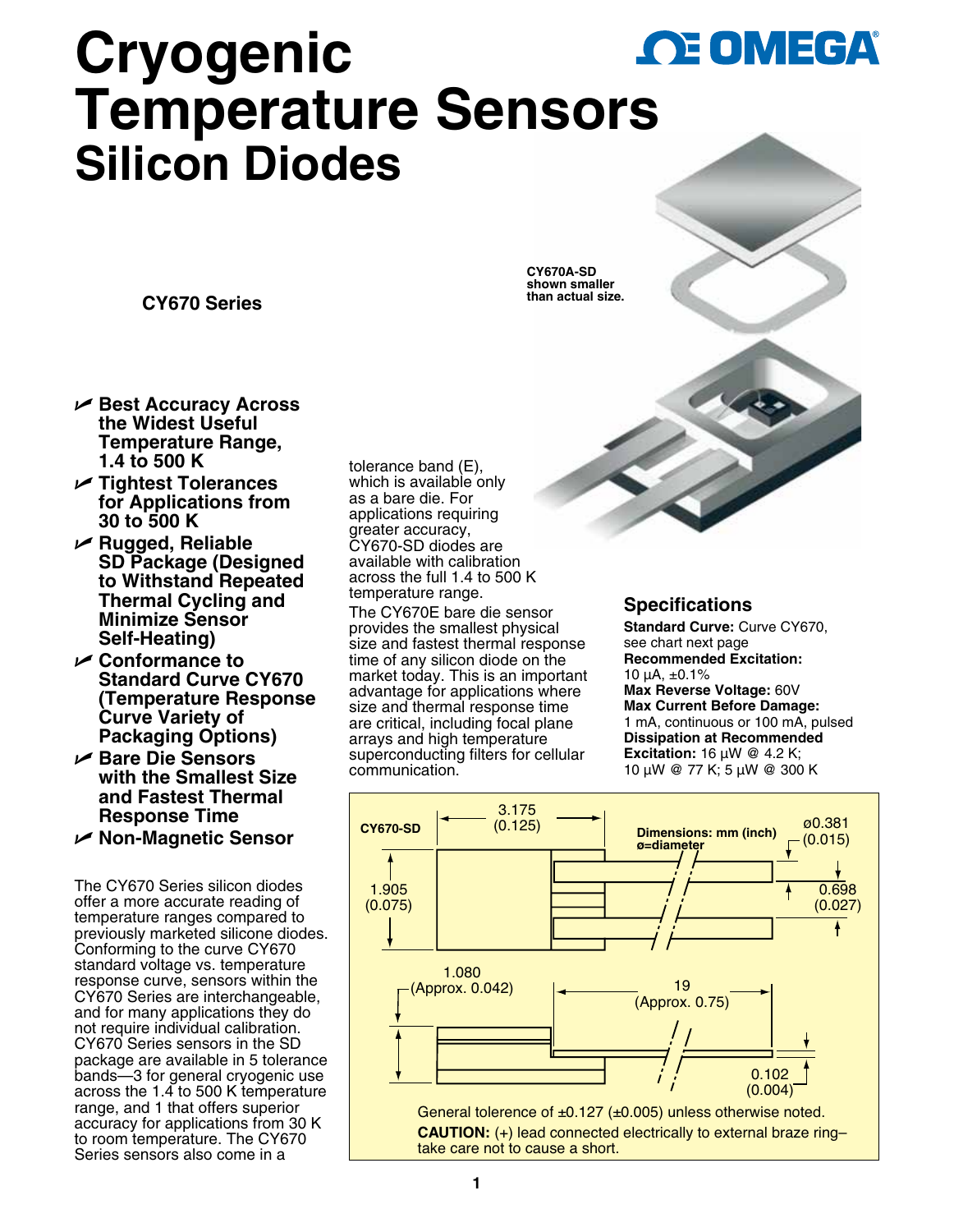



#### **Thermal Response Time: SD Model:** Typical <10 ms @ 4.2 K, 100 ms @ 77 K, 200 ms @ 305 K **BR Model:** 1 ms @ 4.2 K, 13 ms @ 77 K, 20 ms @ 305 K **Use in Radiation:** Recommended for use only in low level radiation **Use in Magnetic Field:** Not recommended for use in magnetic field applications below 60 K; low magnetic field dependence when used in fields up to 5 tesla above 60 K **Reproducibility(\*):** ±10 mK @ 4.2 K

*(\*) Short-term reproducibility data is obtained by subjecting sensor to repeated thermal shocks from 305 to 4.2 K.*

| <b>Range<br/>of Use</b> | Limit<br>Min | Limit<br><b>Max</b> |
|-------------------------|--------------|---------------------|
| <b>CY670-SD</b>         | 1.4 K        | 500 K               |
| <b>CY670E-BR</b>        | 1.4 K        | 500 K               |

#### **Calibrated Accuracy**

| <b>Temperature</b> | <b>Typical</b><br><b>Accuracy</b> | Long Term<br>Accuracy (*) |
|--------------------|-----------------------------------|---------------------------|
| 1.4K               | $±12$ mK                          |                           |
| 4.2 K              | $±12$ mK                          | $10 \, \text{mK}$         |
| 10K                | $±12$ mK                          |                           |
| 77 K               | $±22$ mK                          | 40 mK                     |
| 300 K              | $±32$ mK                          | 25 mK                     |
| 500 K              | $±50$ mK                          |                           |

*(\*) Long term stability data is obtained by subjecting sensor* 

*to 200 thermal shocks from 305 to 77 K.*

### **Tolerance Bands for the CY670 Series Diode Thermometer**

#### **Temperature Response Data Table (Typical for CY670)**

| <b>Temperature</b> | <b>Volts</b> | dV/dT (mV/K) |
|--------------------|--------------|--------------|
| 1.4 K              | 1.64         | $-12.5$      |
| 4.2 K              | 1.58         | $-31.6$      |
| 10 K               | 1.38         | $-26.8$      |
| 77 K               | 1.03         | $-1.73$      |
| 305 K              | 0.560        | $-2.30$      |

|                        | <b>Temperature Tolerance at Temperature Range</b> |              |                                                          |                                                          |
|------------------------|---------------------------------------------------|--------------|----------------------------------------------------------|----------------------------------------------------------|
| <b>Band</b>            | 2 to 30 K                                         | 30 to 100 K  | 100 to 305 K                                             | 305 to 500 K                                             |
| A(1)                   | $\pm 0.25$ K                                      | $\pm 0.25$ K | $\pm 0.50$ K                                             | $\pm 0.50$ K                                             |
| B(2)                   | $\pm 0.50$ K                                      | $\pm 0.50$ K | $\pm 0.50$ K                                             | $\pm 0.33\%$ of T<br>$(1.01 \text{ to } 1.65 \text{ K})$ |
| C(3)                   | ±1.0 K                                            | ±1.0 K       | ±1.0 K                                                   | $\pm 0.5\%$ of T<br>$(1.53 \text{ to } 2.50 \text{ K})$  |
| D(4)<br>(PRT Band)     | ±1.5K                                             | $\pm 0.25$ K | $\pm 0.30$ K                                             | $\pm$ 0.1% of T<br>(0.305 to 0.500 K)                    |
| E.<br>(Bare Chip Band) | ±1.0 K                                            | $\pm 0.25$ K | $\pm 0.25\%$ of T<br>$(0.25 \text{ to } 0.76 \text{ K})$ | $\pm$ 0.25% of T<br>$(0.76 \text{ to } 1.25 \text{ K})$  |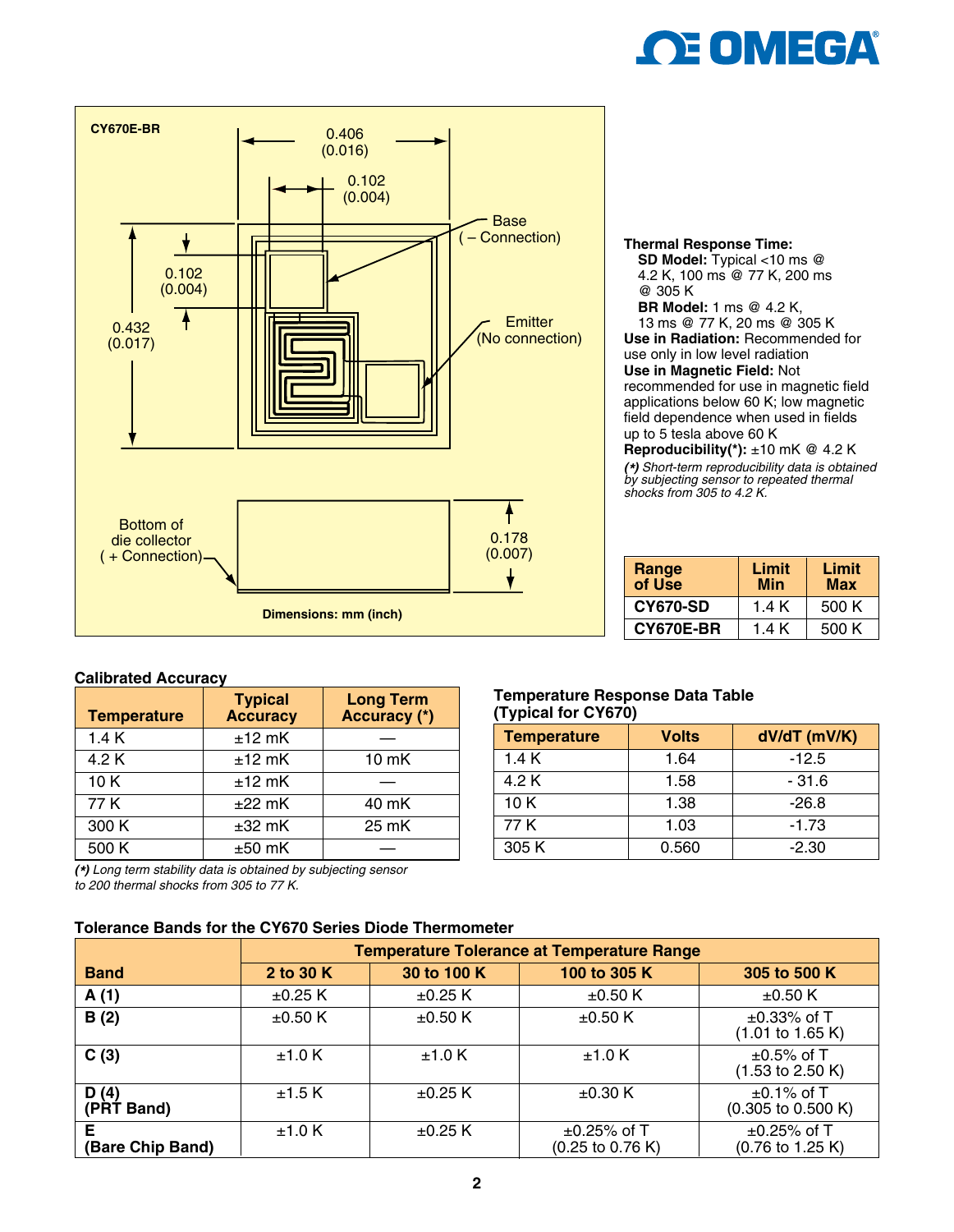